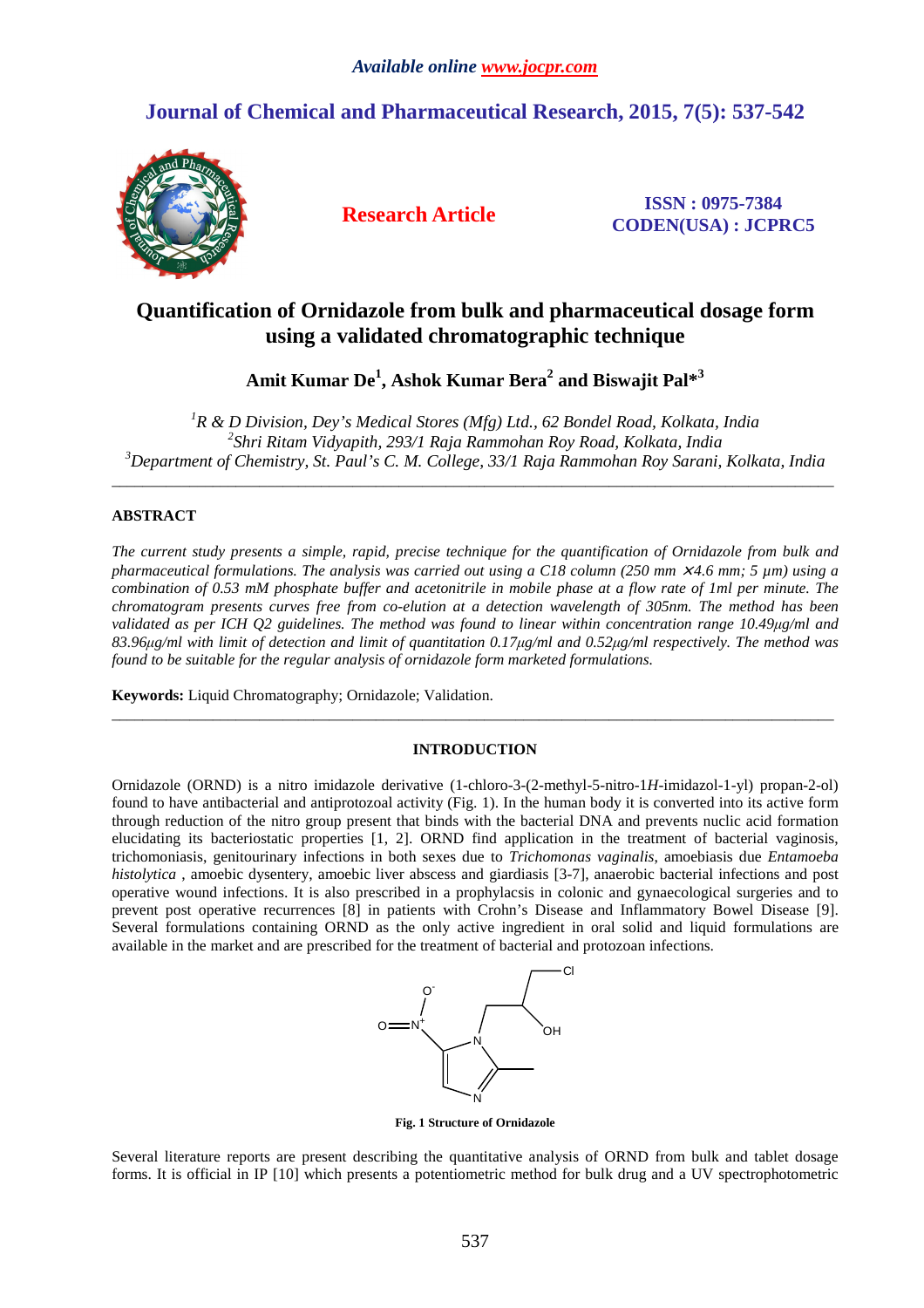method for formulations. Most of the methods presented in literature reports the application of spectrophotometry [11-16], liquid chromatography – HPLC [17-20] and HPTLC [21, 22], and voltametric [23] techniques for the quantification of ORND alone or in combination with other drugs. However, most of these methods are more complicated and time consuming and very few present the quantification of ORND alone from such formulations. The current study presents a simple, rapid, precise and accurate chromatographic technique for the quantification of ORND from bulk and formulations.

*\_\_\_\_\_\_\_\_\_\_\_\_\_\_\_\_\_\_\_\_\_\_\_\_\_\_\_\_\_\_\_\_\_\_\_\_\_\_\_\_\_\_\_\_\_\_\_\_\_\_\_\_\_\_\_\_\_\_\_\_\_\_\_\_\_\_\_\_\_\_\_\_\_\_\_\_\_\_*

# **EXPERIMENTAL SECTION**

# **Chemicals and reagents:**

Standard Ornidazole was procured from Endoc Pharma, Gujarat, India as gift sample and was used as working standard without further purification. The pharmaceutical dosage form used in the study was Ornida (Aristo Pharmaceutical Ltd.) purchased from local market. HPLC grade acetonitrile, phosphoric acid and AR grade monobasic and dibasic potassium phosphate were purchased from Merck India Ltd., Mumbai, India. Water used for the preparation of all solution was of HPLC grade which was obtained from Aurium 611 UV purification system of Sartorius, Germany.

# **Instrumentation and chromatographic conditions:**

High performance liquid chromatograph (Waters eAlliance e2695, Waters; USA) and 2489 dual lambda absorbance detector (Waters, USA) was used in this study [24-26]. Chromatographic separation was performed isocratically at room temperature using a reverse phase  $C_{18}$  column (250 mm  $\times$  4 mm, 5 µm particle size). The optimized mobile phase used in this study was a mixture of 5.3 mM phosphate buffer solution adjusted to pH  $3.5 \pm 0.1$  with orthophosphoric acid and acetonitrile in the ratio of 60:40 %v/v. Flow rate was maintained at 1 ml/min run time for 5 min. The injection volume was 20 µl. The response was measured at 305 nm at ambient temperature. All data were analysed using Empower-3 software (Waters, USA).

# **Preparation of standard solution:**

 25 mg of ornidazole working standard was weighed accurately and transferred into a 25 ml clean and dry volumetric flask, 10 ml HPLC grade water and few drops of diluted hydrochloric acid were added to it followed by sonication for 10 minutes to dissolve completely and made the volume up to the mark with mobile phase. This stock solution was suitably diluted to obtain standard solutions in the concentration range 10.49µg/ml and 83.96µg/ml in mobile phase. The standard solution was filtered through 0.45  $\mu$ m syringe filter before injection.

### **Preparation of sample stock solution:**

20 tablets of ORND were accurately weighed and powdered using a mortar and pestle. An appropriate amount of powdered mass equivalent to 25 mg of ORND was weighed accurately and transferred into a 25 ml volumetric flask. To this, about 10 ml of HPLC grade water and few drop of diluted hydrochloric acid was added and sonicated for 10 minutes and the volume was made up with mobile phase. This solution was filtered through Whatman filter paper no. 1 and further diluted to 40  $\mu$ g/ml with mobile phase. The sample solution was filtered through 0.45  $\mu$ m syringe filter before injection.

### **Assay of the Commercial Sample:**

10 µl of each standard solutions and sample solution were injected separately into the pre-equilibrated chromatographic system. Chromatograms of standard solutions (six replicates) and sample solution (three replicates) were recorded. A typical chromatogram of ORND was presented in Fig. 2. The drug content was calculated by comparing area of the sample solution with that of the standard solution. Results were presented in Table 1.

| <b>Formulation</b>                             | Drug        | <b>Amount of Drug</b><br>(mz/tab) |            | % of Label Claim | $%$ RSD |  |  |
|------------------------------------------------|-------------|-----------------------------------|------------|------------------|---------|--|--|
|                                                |             | <b>Labelled</b>                   | Estimated* |                  |         |  |  |
| Ornida (Aristo Pharmaceutical Ltd.) 500 mg/Tab | <b>ORND</b> | 500                               | 499.98     | 99.99            | 0.21    |  |  |
|                                                |             |                                   |            |                  |         |  |  |

# **Table 1: Sample formulation**

*\* Mean from three replicate analyses.*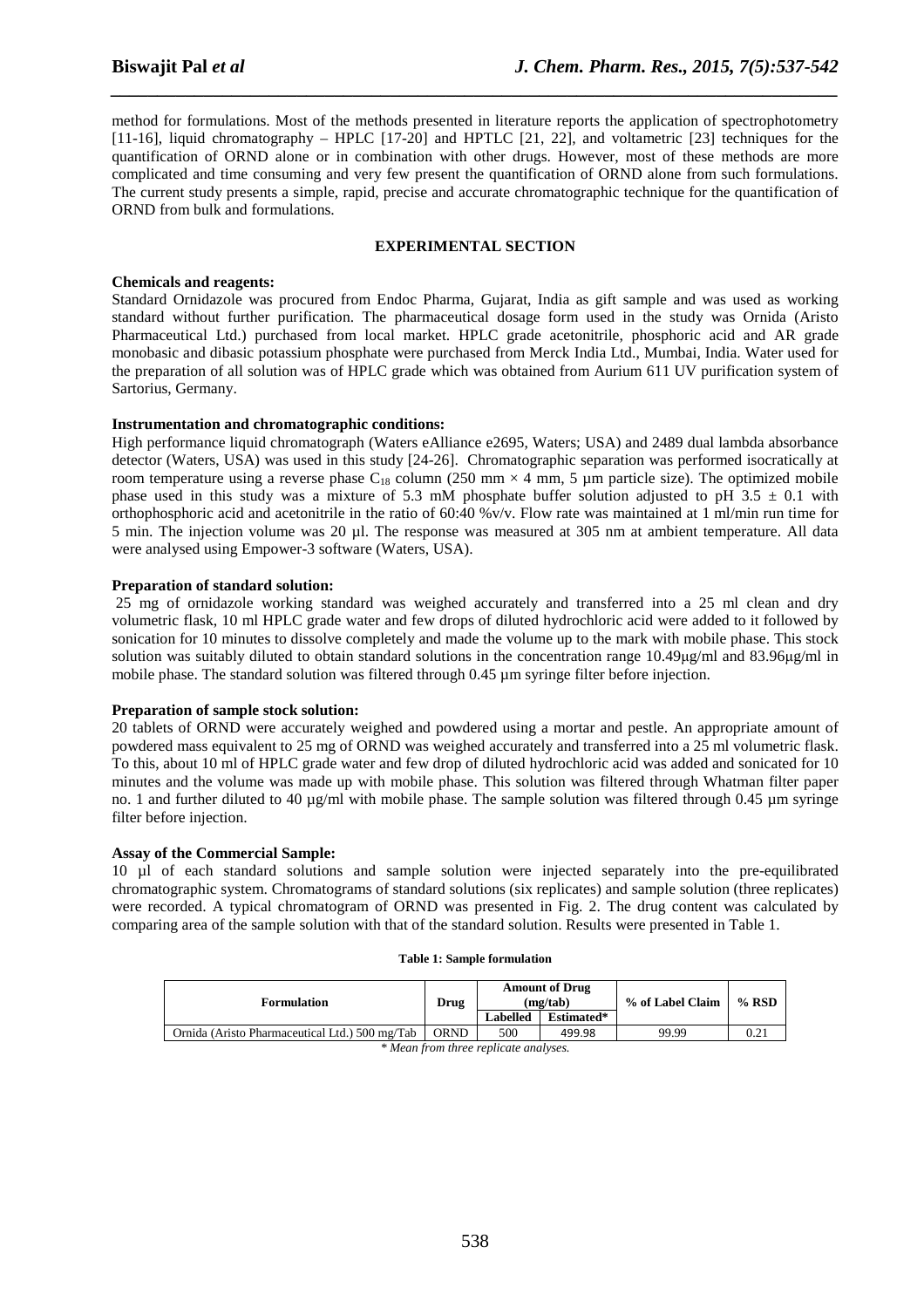

*\_\_\_\_\_\_\_\_\_\_\_\_\_\_\_\_\_\_\_\_\_\_\_\_\_\_\_\_\_\_\_\_\_\_\_\_\_\_\_\_\_\_\_\_\_\_\_\_\_\_\_\_\_\_\_\_\_\_\_\_\_\_\_\_\_\_\_\_\_\_\_\_\_\_\_\_\_\_*

**Fig. 2 Chromatogram of Ornidazole (retention time = 3.536)**

# **METHOD VALIDATION**

The proposed method was validated to meet the acceptance criteria of the USP [27] and ICH Q2 [28] guidelines for selectivity, system suitability, linearity, precision, accuracy, sensitivity, robustness and ruggedness.

### **Selectivity:**

Selectivity of the method was determined by analyzing blank (mobile phase), to demonstrate the lack of chromatographic interference at the retention time of the analyte.

## **System suitability:**

To ascertain resolution and reproducibility of the proposed HPLC method for estimation of ORND in formulation, system suitability parameters were studied. For this six replicate injections of the standard preparation were made in the chromatographic system and parameters such as column efficiency, resolution, peak asymmetry, retention time, tailing factor, theoretical plates have been determined (Table 2).

### **Table 2: System suitability parameter**

| <b>Parameters</b>      | <b>Ornidazole</b> |
|------------------------|-------------------|
| Wavelength maxima (nm) | 305               |
| Retention time (mins)  | 3.536             |
| Tailing factor         | 0.2946            |
| Theoretical plate      | 222269            |
| $LOD$ ( $\mu$ g/ml)    | 0.17              |
| $LOQ$ ( $\mu$ g/ml)    | 0.52              |
|                        |                   |

### **Linearity:**

Linearity was determined by taking five different concentrations of ORND in triplicate and calibration curves were plotted in the concentration range 10.49µg/ml and 83.96µg/ml (Fig. 3). The linearity was evaluated by linear regression analysis, which was calculated by least square method. The linear regression co-efficient was found to be 0.998 (Table 3).

#### **Table 3: Linearity parameters**

| <b>Parameters</b>            | <b>Ornidazole</b> |
|------------------------------|-------------------|
| Linearity range $(\mu g/ml)$ | 10.49-83.96       |
| Regression coefficient       | 0.998             |
| Intercept                    | 2138              |
| Slope                        | 40680             |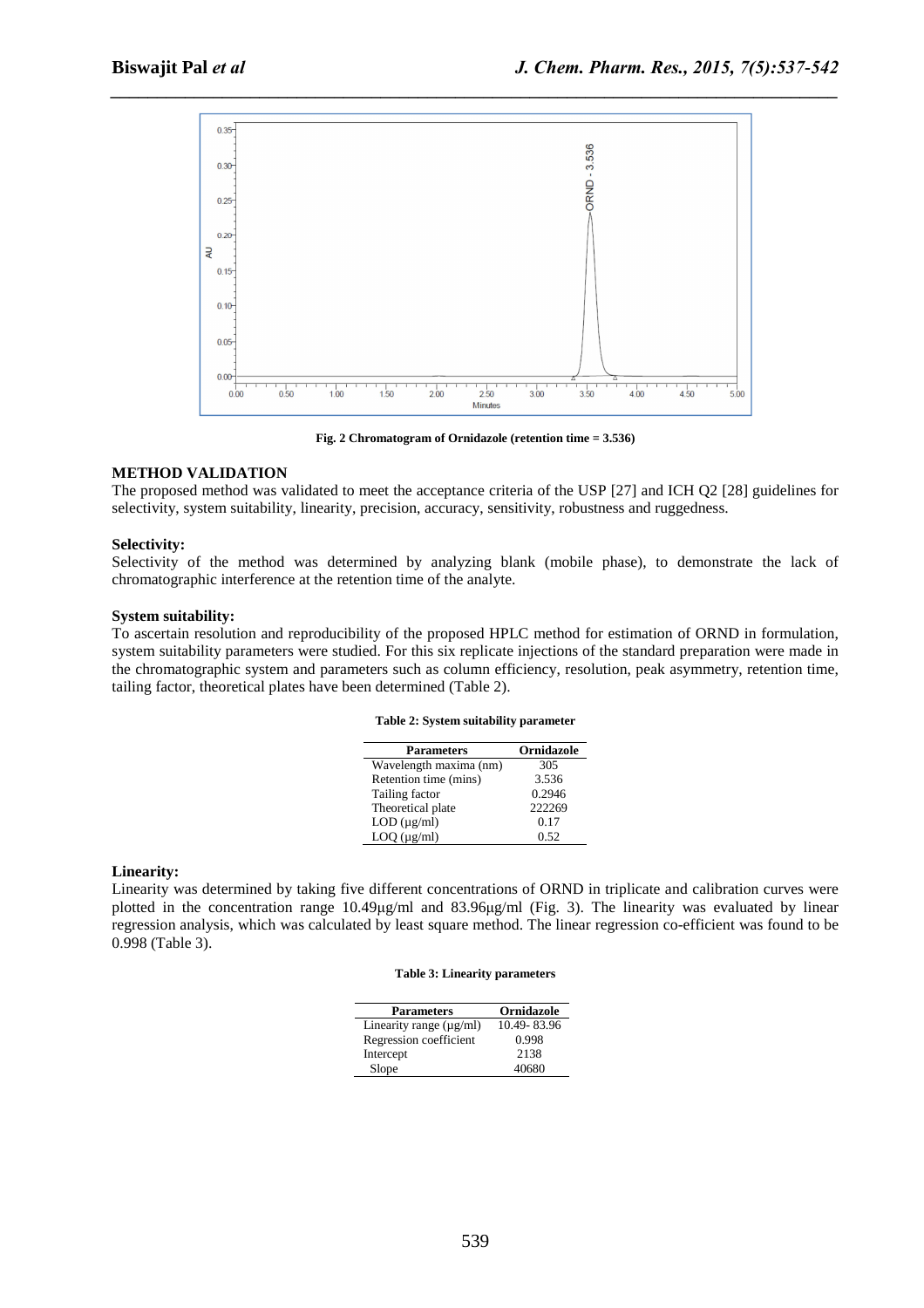

**Fig. 3 Peak area verses concentration curve for Ornidazole**

# **Precession:**

Precession of the proposed analytical method which was the degree of agreement among individual test results was ascertained by intra-day and inter-day variation studies. The experiments were repeated three times a day for intraday precision and three consecutive days for inter-day precision. The %RSD with respect to the peak area, peak retention time and the amount were calculated for each case and the results were deputed in Table 4.

|  |  |  |  | <b>Table 4: Precision parameters</b> |
|--|--|--|--|--------------------------------------|
|--|--|--|--|--------------------------------------|

| <b>Parameters</b> | Intra-day | $%$ RSD | Inter-dav |         |         |         |  |
|-------------------|-----------|---------|-----------|---------|---------|---------|--|
|                   |           |         | Dav1      | Dav2    | Dav3    | $%$ RSD |  |
| Peak Area         | 1686595   | 0.04    | 1686119   | 1686201 | 1685899 | 0.01    |  |
| Peak RT           | 3.536     | 0.11    | 3.531     | 3.521   | 3.527   | 0.14    |  |
| Amount (mg/Tab)   | 499.99    | 0.04    | 499.84    | 499.87  | 499.78  | 0.01    |  |

# **Accuracy:**

Accuracy of the method i.e. closeness of the result obtained to the true value was determined in terms of percentage recovery. Sample solutions were prepared at three different concentration levels 80%, 110% and 120%. Predetermined amount of standard was added to three solutions by spiking standard drug solution to the sample. The percentage recovery and standard deviation of the percentage recovery were calculated and presented in Table 5.

**Table 5: Accuracy parameters (recovery study)** 

| <b>Formulation</b>                       | Drug       | Labeled<br>Amt.<br>(mg/tab) | Assay<br>amount<br>(mg/tab) | $\frac{0}{0}$<br>label<br>claim<br>$(n=3)$ | Recovery Studies $(n = 3)$                    |                                                 |                                  |                                         |                             |
|------------------------------------------|------------|-----------------------------|-----------------------------|--------------------------------------------|-----------------------------------------------|-------------------------------------------------|----------------------------------|-----------------------------------------|-----------------------------|
|                                          |            |                             |                             |                                            | <b>Total</b><br>Amt. after<br>spiking<br>(mg) | Amt recovered<br>$(mg)$ Mean $\pm$<br><b>SD</b> | $\frac{6}{9}$<br><b>Recovery</b> | $\frac{0}{0}$<br><b>Mean</b><br>Recover | $\frac{0}{0}$<br><b>RSD</b> |
| Ornida (Aristo<br>Pharmaceutical<br>Ltd. | Ornidazole | 500.00                      | 499.99                      | 99.99                                      | 400<br>550<br>600                             | 399.99±1.23<br>549.56±2.30<br>$601.08 \pm 1.99$ | 99.99<br>99.92<br>100.18         | 100.03                                  | 0.13                        |

# **Sensitivity:**

Sensitivity of the method was determined by calculating LOD (limit of detection) and LOQ (limit of quantification) using the equation: LOD = 3.3  $\sigma$ /s and 10  $\sigma$ /s where ' $\sigma$ ' was the standard deviation of response (y intercept) and's' was the slope of the calibration curve. The results were found to be 0.17µg/ml and 0.52µg/ml, respectively (Table 2).

# **Robustness and Ruggedness:**

Robustness of the proposed method was satisfactorily determined by evaluating chromatographic characteristics at the small variation in method parameters like mobile phase composition ( $\pm 2\%$  organic phase), flow rate ( $\pm 0.02$ ml/min) and pH  $(\pm 5\%)$ .

Ruggedness of the method was done by studying changes with variation of analyst to analyst, column to column, instrument to instrument and provides an indication of its reliability.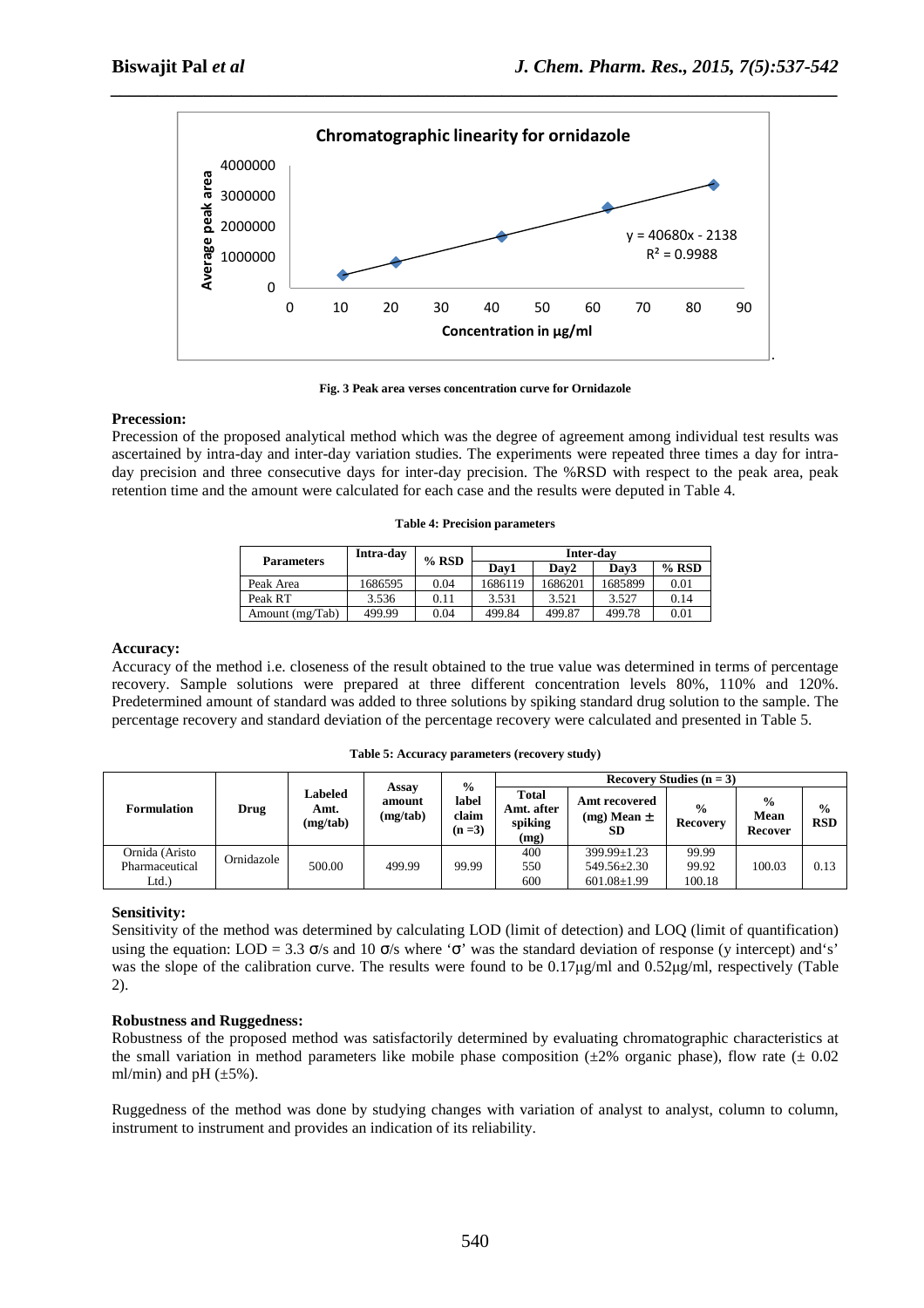#### **RESULTS AND DISCUSSION**

*\_\_\_\_\_\_\_\_\_\_\_\_\_\_\_\_\_\_\_\_\_\_\_\_\_\_\_\_\_\_\_\_\_\_\_\_\_\_\_\_\_\_\_\_\_\_\_\_\_\_\_\_\_\_\_\_\_\_\_\_\_\_\_\_\_\_\_\_\_\_\_\_\_\_\_\_\_\_*

The aim of the present work was to develop method for the determination of ornidazole and validate the method according to USP [27] and ICH Q2 [28] guidelines and applying the same for its estimation in pharmaceutical formulations. Initially, various mobile phase composition was tried but based on peak parameters like area, height, capacity, theoretical plates, tailing factor, run time and resolution the best mobile phase was selected [29, 30]and it was a mixture of 5.3 mM phosphate buffer solution (pH 3.5±0.1) and acetonitrile in the ratio 60:40 %v/v. By using this mobile phase a satisfactory separation and good peak symmetry was obtained with a  $C_{18}$  column (250 mm  $\times$  4 mm, 5 um) at a flow rate of 1 ml/min. Quantification was done with UV detection at 305 nm and the retention time was found to be 3.536 min (Fig.2). The system suitability parameters were calculated and were found within limits (Table 2). Linearity was evaluated in the concentration range of 10.49 – 83.96µg/ml. The calibration curve (Fig. 3) was described by the equation  $Y = 40680X - 2138$  with regression co-efficient 0.998 as shown in Table 3. The low %RSD value of intraday and interday precision studies (Table 4) revealed high degree of precision of the proposed method. The results of formulation analysis and recovery studies (Table 5) were validated statistically indicating high degree of accuracy. LOD and LOQ were separately determined based on standard deviation of response of calibration curve. The values were 0.17µg/ml and 0.52µg/ml respectively (Table 2). The results of robustness study indicated that the method was robust and was unaffected by small variation in chromatographic condition. The method was satisfactory with respect to ruggedness also.

#### **CONCLUSION**

From all results, it can be concluded that the proposed RP-HPLC method was found to be simple, accurate, precise, rapid and useful for routine analysis of ornidazole in bulk and its pharmaceutical dosage form.

### **Acknowledgements**

The authors gratefully acknowledge Dey's Medical, Kolkata for providing necessary facilities for carrying out this study.

#### **REFERENCES**

[1] Goodman and Gilman's, *The pharmacological basis of therapeutics*, 10<sup>th</sup> Ed., McGraw-Hill, New York, NY, **2001**, 1129.

[2] JEF Reynolds, *In Martindale the extra pharmacopoeia*,  $30<sup>th</sup>$  Ed, The Pharmaceutical Press, London, UK, 1993, 523.

[3] M Skold; H Gnarpe; L Hillstorm*, Br. J. Vener. Dis.,* **1977**, 53, 44-48.

[4] L Hillstorm; L Pettersson; E Palsson; SO Sandstorm, *Br. J. Vener. Dis.,* **1977**, 53, 193-194.

[5] O¨ Kurt; LN Girginkardes; LI Balciog, O¨ Zbilgin; UZ Ok, *J. Clin. Microbiol. Infect.*, **2008**, 14, 601–604.

[6] A Raza; Z Iqbal; G Muhammad; M Ahmad; K Hanif, *Int. J. Mol. Med. Sci.*, **2013**, 3, 13-24.

- [7] S Rawat; S Warade; S Lahoti, *Curr. Pharma Res.*, **2010**,1, 60-69.
- [8] FI Scott; MT Osterman, *Clin. Colon. Rectal Surg.,* **2013**, 26, 67–74.
- [9] JK Triantafillidis; M Merikas; F Georgopoulos, *Drug Design, Development and Therapy*, **2011**, 5 185–210.

[10] *The Indian Pharmacopoeia*, Indian Pharmacopoeal Commission, **2014**, 3, 2385-2387.

[11] VM Gandhi; SB Nair; C Menezes; R Narayan, *Int. J. Res. Pharm. Chem.*, **2013**, 3, 6-11.

[12] RK Maheshwari; SR Bishnoi; D Kumar; M Krihna, *Digest J. Nanomaterials and Biostructures.,* **2010**, 5, 97- 100.

[13] KL Daxina; SA Shah; DR Shah; BP Marolia; MP Vaghela; MB Ravalji, *Int. J. Chem. Anal. Sci.*, **2011**, 2, 37- 40.

[14] K Pavan; B Sreeramamurty; NVLN Sarma; TH Vardhan, *Int. J. Curr. Res*., **2013**, 5, 262-265.

[15] AS Grewal; SK Bhardwaj; SK Patro; SK Kanungo, *Int. J. Chem Tech Res*., **2012**, 4, 1044-1048.

[16] SB Wankhede; A Prakash; B Kumari; SS Chitlange, *Indian J. Pharm. Sci*., **2009**, 71, 325–328.

[17] FI Khattab; NK Ramadan; MA Hegazy; NS Ghoniem, *Pharmaceut. Anal. Acta,* **2012**, 3, 1-8.

[18] R Singh; M Maithani; SK Saraf; S Saraf; RC Gupta, *Eurasian J. Anal. Chem*., **2009**, 4, 161-167.

[19] J Du; Z Ma; Y Zhang; T Wang; X Chen; D Zhong, *Bioanalysis*, **2014**, 6, 2343-2356.

[20] M Puranik; DV Bhawsar; P Rathi; PG Yeole, *Indian J. Pharm. Sci.*, **2010**, 72, 513–517.

[21] PN Ranjane; SV Gandhi; SS Kadukar; KG Bothara, *J. Chromatogr. Sci.,* **2010**, 48, 26-28.

- [22] SB Chepurwar; AA Shirkhedkar; SB Bari; RA Fursule; SJ Surana, *J. Chromatogr. Sci.,* **2007**, 45, 531-536.
- [23] HM Elqudaby; GG Mohamed; FA Ali; SM Eid, *Arab. J. Chem*., **2013**, 6, 327–333.

[24] AK Bera; AK De; B Pal, *Int. J. Pharm. Sci. Res.,* **2014**, 5(2), 563-567.doi: 10.13040/IJPSR.0975- 8232.5(2).563-67.

[25] AK Bera; AK De; B Pal, *J. Chem. Pharm. Res.,* **2014**, 6(5), 1214-1218.